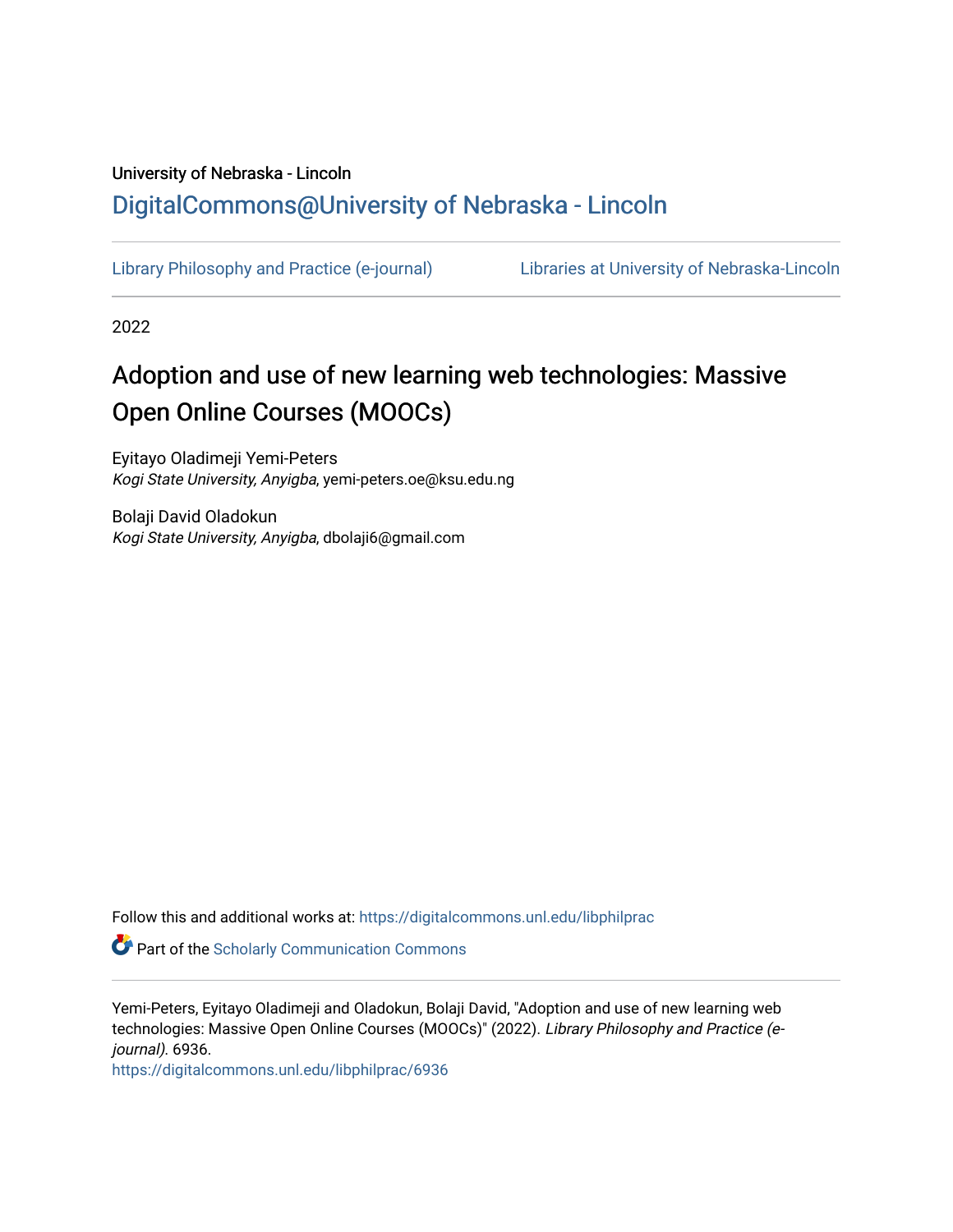# **Adoption and use of new learning web technologies: Massive Open Online Courses (MOOCs)**

## **Yemi-Peters, O.E<sup>1</sup> & Oladokun, B.D<sup>2</sup>**

1. Department of Library & Information Science, Kogi State University, Anyigba/

[yemi-peters.oe@ksu.edu.ng](mailto:yemi-peters.oe@ksu.edu.ng)

2. Department of Library and Information Science, Kogi State University, Anyigba\

Bolaji.oladokun@yahoo.com

# **Abstract**

The study examined the adoption and use of new learning web technologies such as Massive Open Online Courses (MOOCs). Most significantly, MOOCs build on the engagement of learners who self-organized their participation according to learning goals, prior knowledge and skills, and common interests. MOOC is an online course with the option of free and open registration, a publicly shared curriculum, and open-ended outcomes. MOOCs integrate social networking, accessible online resources, and are facilitated by leading practitioners in the field of study. The paper discussed the importance of MOOCs to learning process, roles of MOOC in facilitating learning process, MOOCs as a potential of promoting lifelong learning, challenges and benefits of MOOCs. The paper concluded that, Information Communication Technology (ICTs) has changed the way activities are being undertaking the use of MOOCs in our tertiary institutions is becoming inevitable and necessary in order to give access to multiple users of learners. The paper recommended that, it is the role of the educators, teachers and education consultants to make them aware of all the possibilities for their future carrier and all librarians and library schools should embrace the use of this novel technology to increase and promote professional development of librarians across all sector.

**Keywords:** *Information and communication technology, online learning, MOOCs.*

# **Introduction**

Information and Communication Technology (ICT) have come to revolutionize the way and manners activities are being carried out or undertake. Most significantly is the use of ICT to propagate knowledge to larger audiences at different time in different arena. Today, for the purpose of teaching and learning, several technological applications have been adopted for effective teaching and learning, one of such includes MOOCs.

MOOCs are an online learning tool and have been widely used for distance learning. For the past 10 years, MOOC providers, such as edX, Coursera, and Udacity, have been offering various online courses that can be accessed by millions of learners without geographical boundaries. The Massive Open Online Courses (MOOCs) is one of ICT tools use for teaching and learning in this modern time. MOOCs is an emerging pedagogical approach use in this present day to deliver online lectures, workshop, seminars etc. MOOCs according to Fischer, 2014 cited in Razmerita, Kirchner, Hockerts, and Tan (2020) described it as Online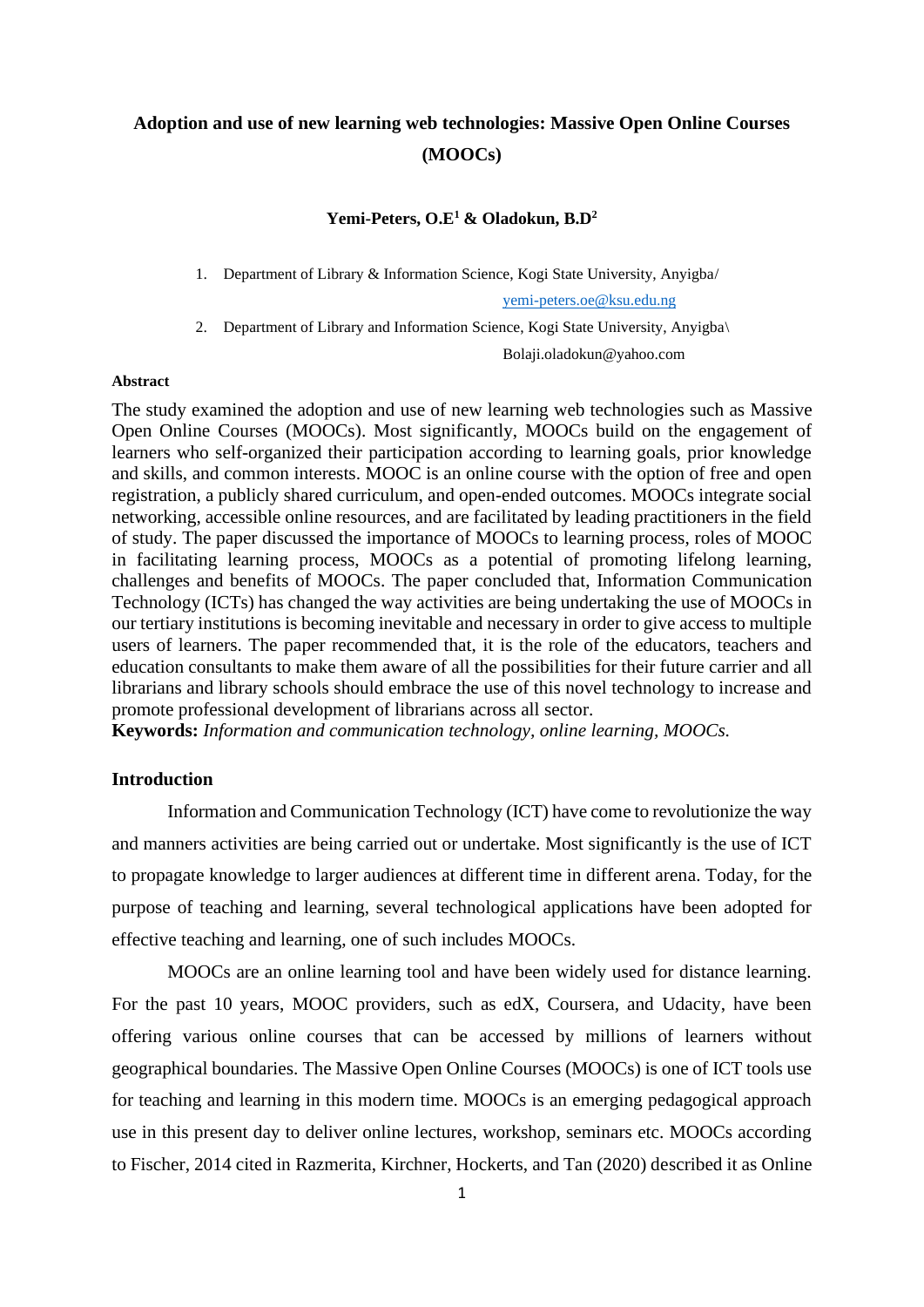Learning Environments (OLE) that afford open, large-scale access to cutting edge courses that promise to reduce the cost of university education. By delivering pedagogical materials (e.g., lecture slides and video recordings) to learners worldwide regardless of geographical and/or temporal boundaries, this implies that, MOOCs do not only allow for people to have open access to education, but it also empower them (individuals) to learn independently at their own pace.

Also, Lee, Tzeng, Huang & Su (2021) describe Massive open online courses (MOOCs), an open-access educational resource available to online learners worldwide. This mode of education represents a new learning methods and provides not only various study materials and resources but also aid students in self-directed learning. More so, Duggal and Dahiya (2020) assert that, The Massive Open Online Courses (MOOCs) are the newly launched e-learning resources that are technology-based and are very much in use as a learning mode through distance education. Razmerita, Kirchner, Hockerts, and Tan (2020) concluded that it is unsurprising that MOOCs have been heralded as a disruptive innovation that could drastically transform the future of management education which has otherwise remained stagnant over the last decades.

The term MOOCs was coined by Dave Cormier and Bryan Alexander in the year 2008 for describing an online course model that was originally developed by their fellow academicians George Siemens and Stephan Downes. The basis of the course was connectivist principle where a web of connections bring out knowledge and learning to the students. It was the first MOOC course in which twenty-five students paid and enrolled at the University of Manitoba and 2300 students enrolled freely via online. The mode of interactive learning was blogs, discussion forums and online meetings (Wikipedia, 2013a).

MOOC is an online course with the option of free and open registration, a publicly shared curriculum, and open-ended outcomes. MOOCs integrate social networking, accessible online resources, and are facilitated by leading practitioners in the field of study. Most significantly, MOOCs build on the engagement of learners who self-organized their participation according to learning goals, prior knowledge and skills, and common interests.

### **Importance of MOOC to learning process**

MOOCs is a new way of presenting online learning in this modern time. Razmerita, Kirchner, Hockerts, and Tan (2020) mentioned that collaborative learning strategies promote the feeling of connectedness, belonging, and satisfaction and are therefore critical in online environments.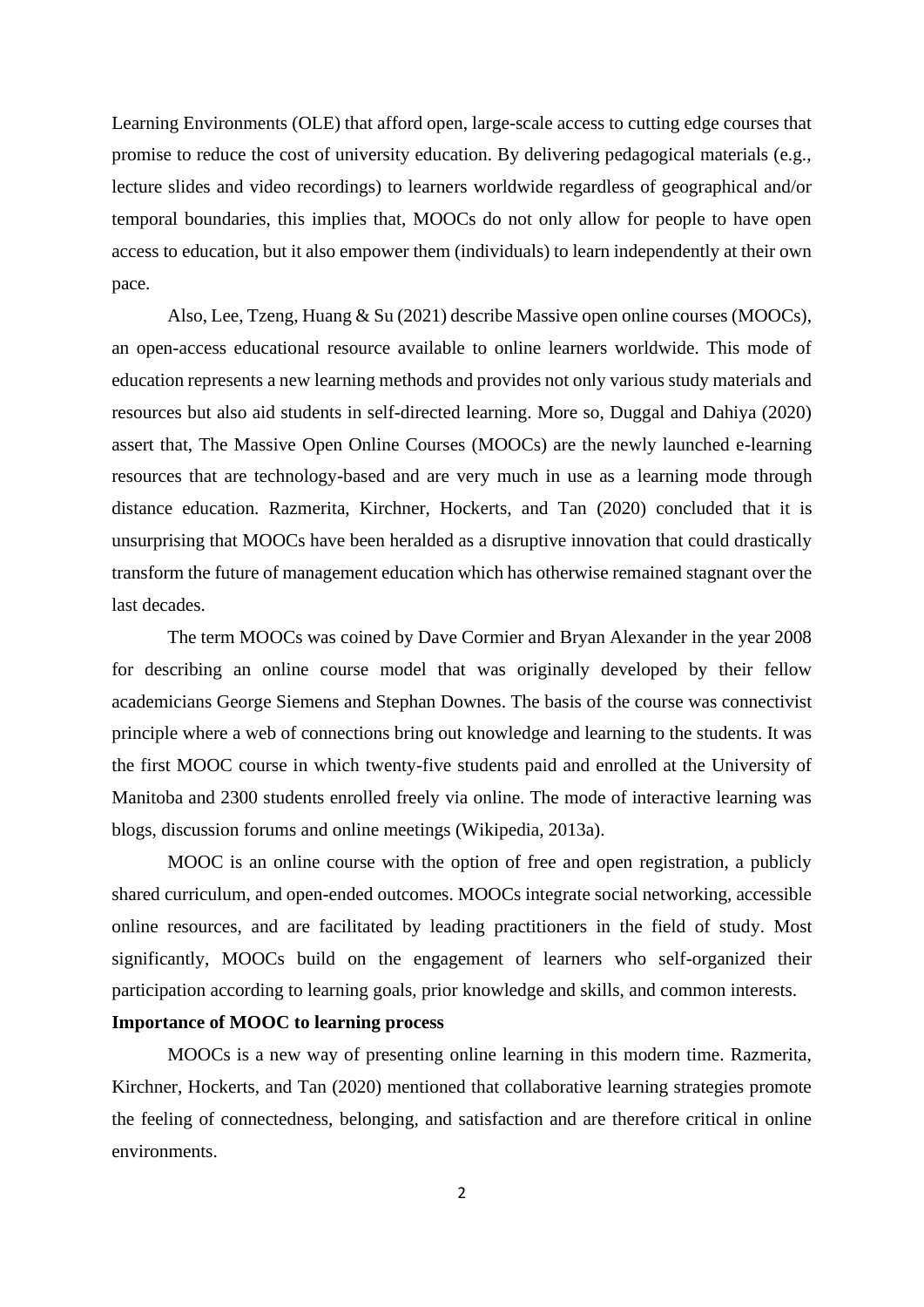MOOC are used to enhance teaching and learning of individuals for lifelong learning. MOOCs demand a higher level of self-discipline than that of traditional classroom settings and tend to favor mature audiences who already hold a first degree.

Massive Open Online Courses (MOOCs) represent an emerging pedagogical approach of delivering business education in the digital age (Whitaker, New, & Ireland, 2016). MOOCs are Online Learning Environments (OLE) that afford open, large-scale access to cutting edge courses that promise to reduce the cost of university education (Fischer, 2014).

By delivering pedagogical materials (e.g., lecture slides and video recordings) to learners worldwide regardless of geographical and/or temporal boundaries, MOOCs not only democratize access to education, but they also empower individuals to learn independently at their own pace (Jona&Naidu, 2014; Yuan & Powell, 2013). It is hence unsurprising that MOOCs have been heralded as a disruptive innovation that could drastically transform the future of management education which has otherwise remained stagnant over the last decades. MOOCs build on the engagement of learners who self-organized their participation according to learning goals, prior knowledge and skills, and common interests.

The greatest advantage of MOOCs is learners can get enrolled from anywhere across the globe and fulfil their educational needs through the e-content developed by the subject experts, educationalists and mentors. MOOCs offer a plethora of online, free of cost and technology-based courses where learners get the opportunity to learn at their pace collaborating with peers and experts from around the world. The teaching pedagogy of MOOCs primarily focuses upon interactive teaching-learning using tools like videos, audios, blogs, forums and podcasts to stimulate students' maximum engagement.

MOOCs make use of saved video tutorials and assignments for teaching online. Traditional learning formats like lectures, instructions, discussions etc. are offered online using software platforms owned by private enterprises. There are so many derivatives too like Short, Private Online Courses (SPOCs), Vocational Open Online Courses (VOOCs), Selective Open Online Courses (SOOCs) and other mobile MOOCs too. In spite of being quite different from original characteristics of original MOOCs, these variations also point out that there is a renaissance in the interest towards e-learning. It fabricates the contract bond between the content creator i.e. academic institution and the content presenter laced with technology i.e. enterprise.

MOOCs offer courses in all possible fields focusing on expanding knowledge, skills and attitudes. Nowadays they function as a part of non-formal learning, but there is a high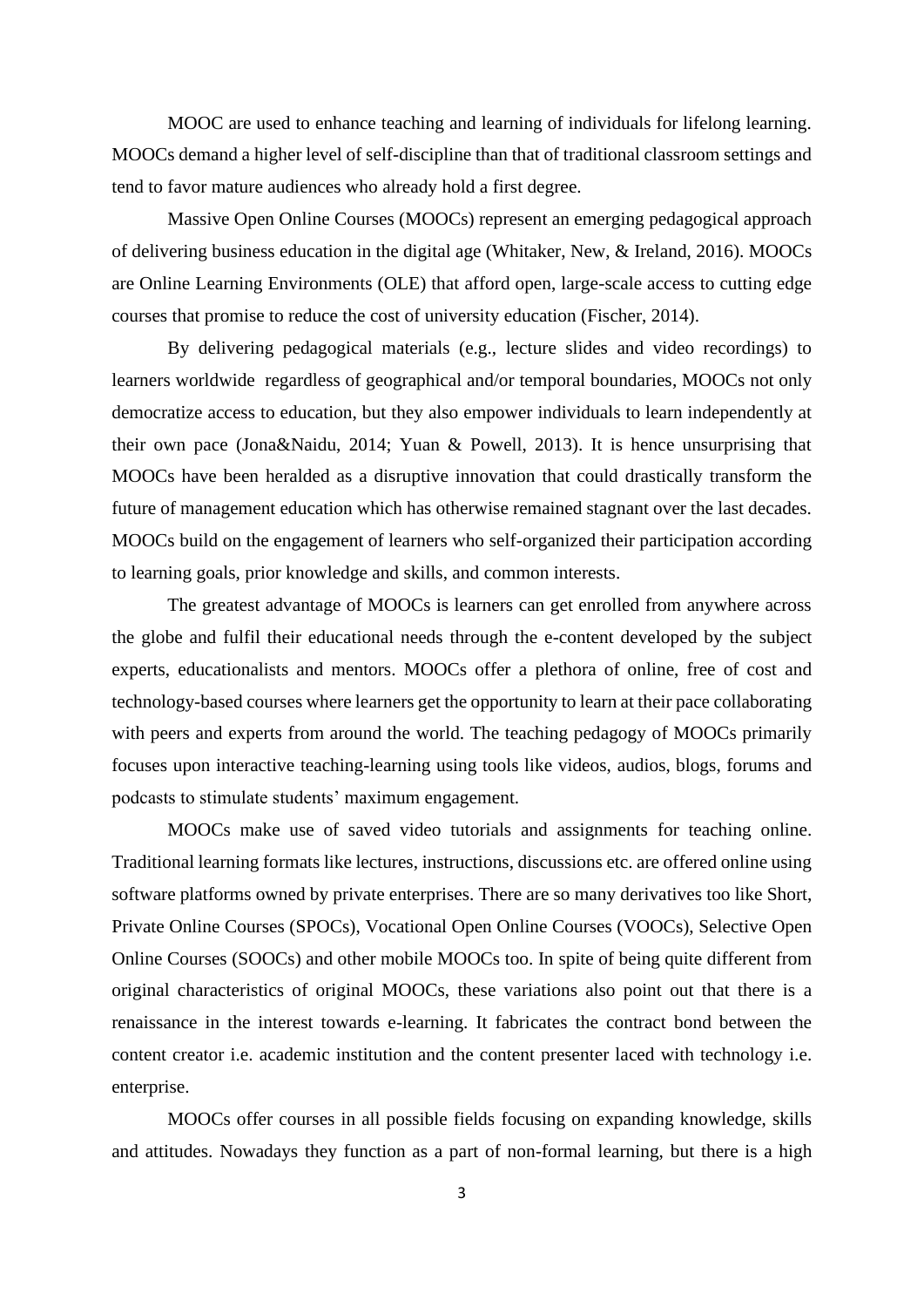demand on transformation of this type of learning into a fully accepted and acknowledged element in formal education.

From the foregoing, collaboration in online courses such as MOOCs requires learners to be autonomous and self-directed with minimal guidance from the teacher (Rienties et al., 2012), and therefore, they need to be motivated to engage actively in group work and classroom activities.

# **Roles of MOOC in facilitating learning process**

There are several roles of MOOC in facilitating learning processs. Some of these roles include:

- 1. Most users in African countries use MOOCs as a means to support them to gain specific job skills, prepare for future work, or as part of a professional certification.
- 2. MOOCs have roots in the value that knowledge should be shared freely without time, demographic, economic, or geographical constraints.
- 3. MOOCs serves as a means to expedite the effective creation, distribution and use of knowledge and information for learning through freely available online resources such as OER, and that they can be used to aid social networking and other forms of "connectivity" among the participants (Gupta, 2019a; Gupta, 2019b).
- 4. MOOCs is about the active engagement of large numbers of self-organizing learners and the connections they build amongst them using the course platform and other available social interaction tools.
- 5. The courses in MOOCs are free of charge, open to the public, available to any person after registering to the website or platform, finally, all courses are provided fully online. Various types of MOOCs learners can be found amid the platforms. Most of them are learners who study for professional development and continuing education.
- 6. MOOCs constitute a rich landscape for learning, and therefore, there are many aspects that need further investigation including theories and practice covering aspects of formal and informal learning, didactic and experiential learning, peer and master-based mentoring, and cognitive and social dimensions of learning.
- 7. MOOCs transcend spatial and temporal constraints and have popularized the concept of open education.
- 8. MOOCs integrate social networking, accessible online resources, and are facilitated by leading practitioners in the field of study. Most significantly, MOOCs build on the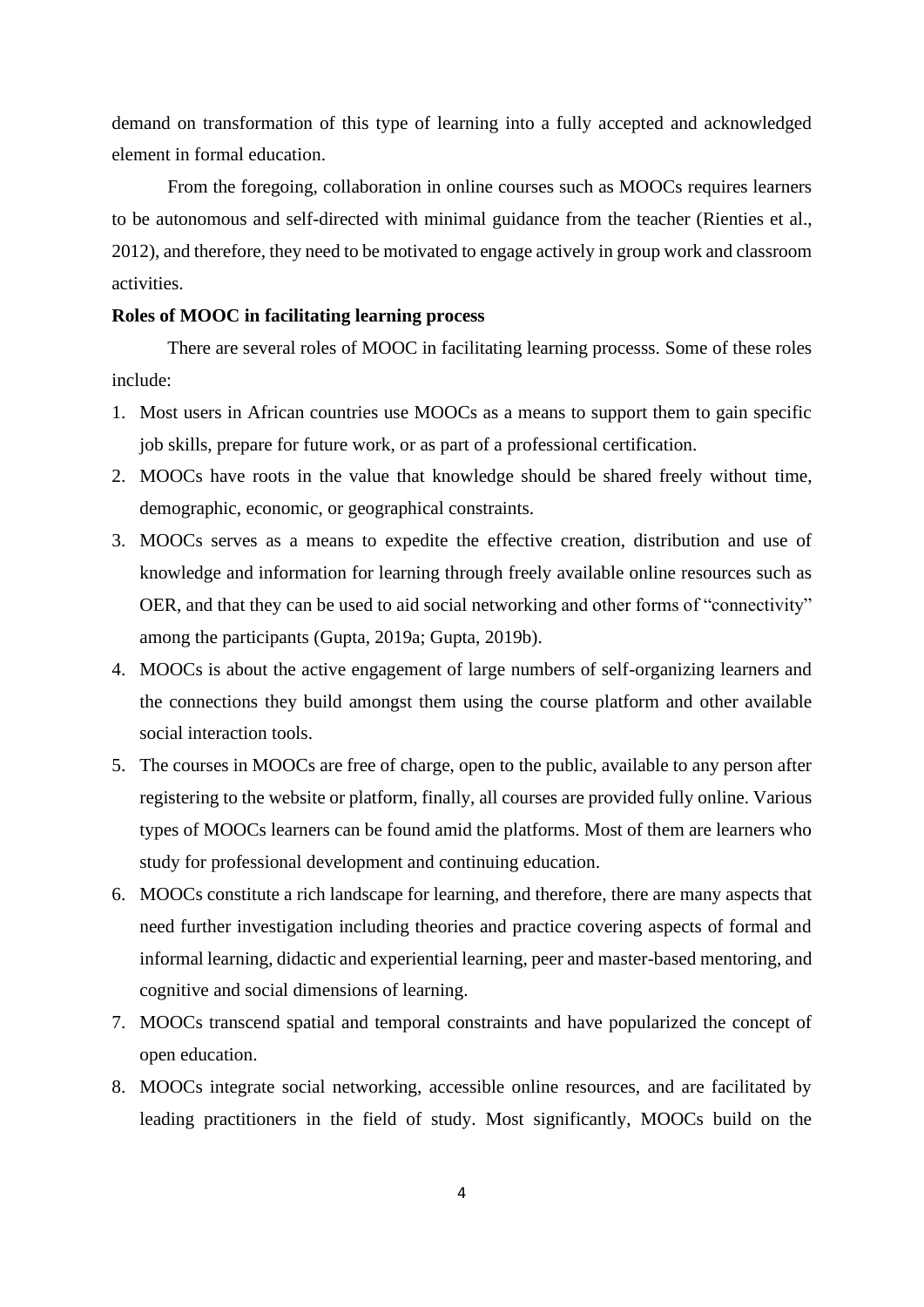engagement of learners who self-organized their participation according to learning goals, prior knowledge and skills, and common interests.

9. MOOC is an online course with the option of free and open registration, a publicly shared curriculum, and open-ended outcomes.

Based on the foregoing, it is true that the teaching pedagogy of MOOCs primarily focuses upon interactive teaching-learning using tools like videos, audios, blogs, forums and podcasts to stimulate students' maximum engagement. While MOOCs provide educational opportunities on hundreds of topics for people of all ages, they also eliminate language problem by offering courses in different languages.

Furthermore, MOOCs provide the opportunities for people with different points of view, different religions and different nationalities to receive the same education (Wiley 2006; Rodriguez 2013). If learners who speak different languages can receive the same education either in their own language or in a common language, education can become a form of negotiation.

Consequently, MOOCs can be a leading from of negotiation in education around world as they give the same opportunities to all individuals from different cultures with different habits without questioning or requiring pre-proficiencies. There is a possibility that this kind of negotiation in education can be beneficial in areas where there are educational problems or communities are divided, such as in Cyprus. The communities can solve these problems unconsciously as a result of the MOOC education that they receive.

#### **MOOC as a potential of promoting lifelong learning**

Education is continuing process in one's life, and for knowledge acquisition to take place, there is need for lifelong learning with the use of modern learning technologies such as MOOCs. Lifelong learning currently becomes an important part of our professional and personal lives. Lifelong learning is defined as "development after formal education: the continuing development of knowledge and skills that people experience after formal education and throughout their lives" (Encarta, 2008, as cited in London, 2021, online). The Council of the European Union adopted a Recommendation on key competences for lifelong learning in 2018. In the publication entitled *Key competences for lifelong learning* (European Commission, 2019), eight competences are presented:

- 1. Literacy competence
- 2. Multilingual competence
- 3. Mathematical competence and competence in science, technology and engineering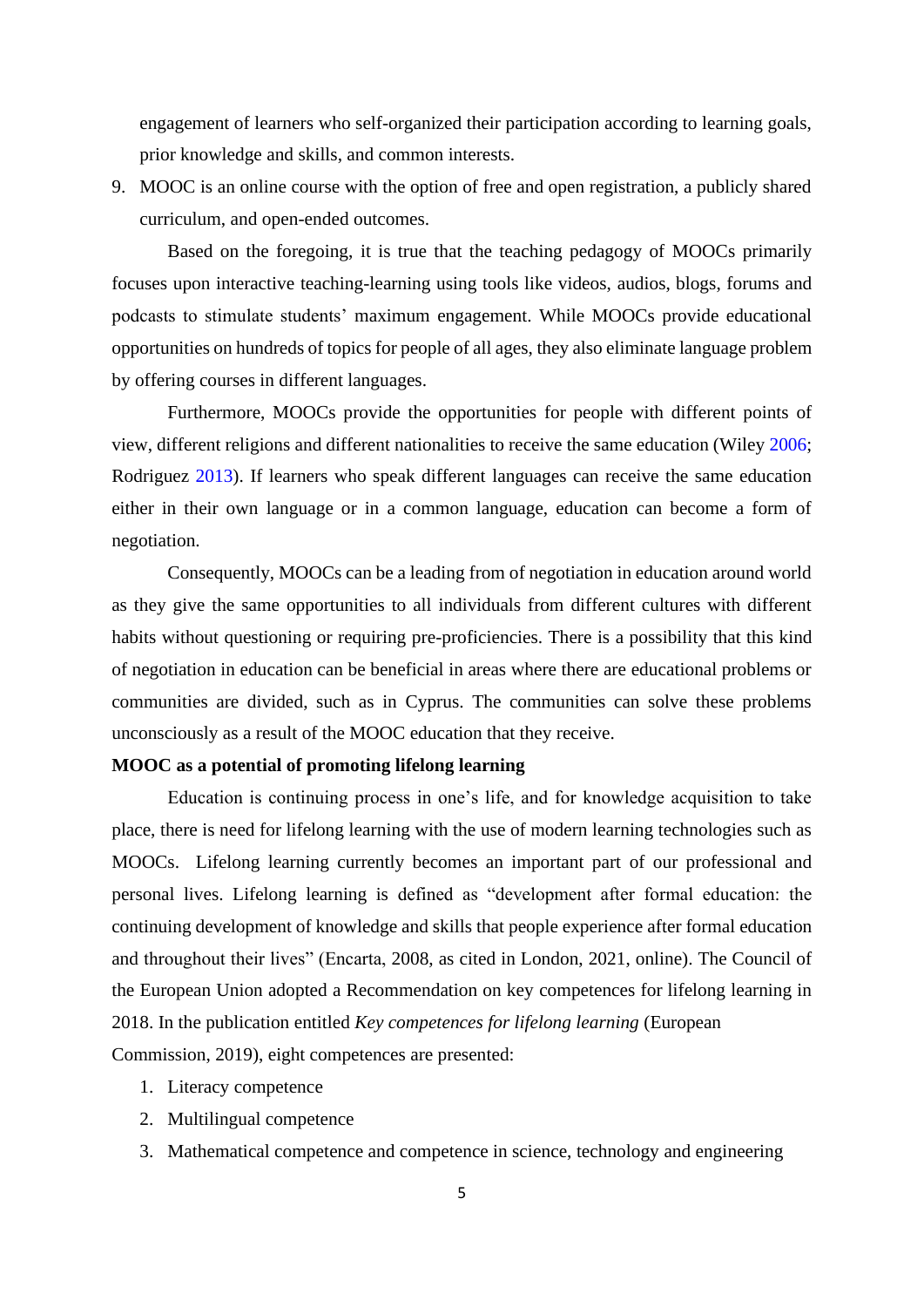- 4. Digital competence
- 5. Personal, social and learning to learn competence
- 6. Citizenship competence
- 7. Entrepreneurship competence
- 8. Cultural awareness and expression competence

Each competence combines knowledge, skills and attitudes. It is quite essential to be able to identify what to know and what to do in each competence. However, direction towards creating positive attitudes has become equally vital, if not the most vital. It shows how psychology influences our lives through our belief in success. The aforementioned competences are to be obtained throughout attending formal and non-formal education and via experience and practice. They all are equally significant and complex in their nature; moreover they reflect our adaptability and creativity in problem-solving situations. Only high quality education and training can provide opportunities for all people, including refugees, migrants, socially excluded persons and minorities.

Unfortunately, even though states in the European Union are obliged to serve such education to all people, access to equal education is often limited by age, social class, income, religion or time. In that case, digital competence seems to be crucial in assisting to get the most out of educational process and especially online learning which makes a wider impact on acquiring knowledge, skills and attitudes among learners.

MOOCs emerged as a means of harnessing the potential of technology to transform traditional approaches to education and improve students' active learning (Hew & Cheung, 2014). MOOCs are considered an innovative form of online learning because they enable collaborative learning by encouraging learners to contribute to collective knowledge (Margaryan et al., 2015). MOOCs have revolutionized the education system by making education easily accessible to mass audiences worldwide (Shen & Kuo, 2015).ng by using modern online learning software for learning such as MOOCs.

As MOOCs open the doors and invite everyone to enter the learning space, they enhance the co-creation and co-evolution of learning content among learners with different backgrounds, experiences, skills, and knowledge. The MOOCs available via FutureLearn are structured into weeks and then into steps within each week. The recommendation is for learners to proceed according to the weeks and the logical orders of the steps, although doing so is not mandatory. Learners are encouraged to engage in discussions and to leave comments, either spontaneously or in answer to a request by educators.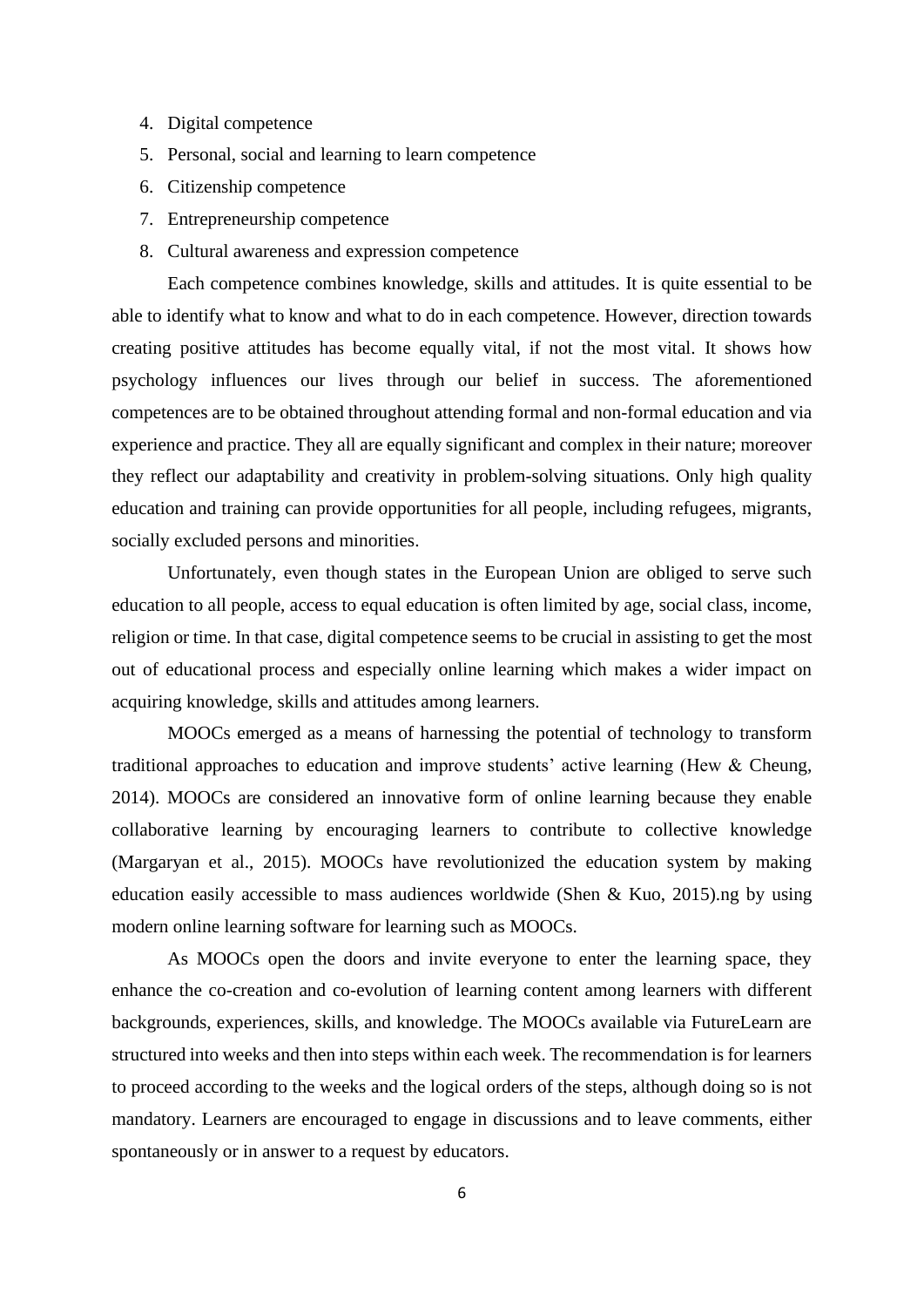Each step has a dedicated discussion forum that is organized as a social-media-like thread, which enables learners to scroll up and down to read the comments. The development of massive open online courses (MOOCs) has changed the field of higher education by rendering it more democratized and accessible (Dillahunt et al., 2014). As MOOCs open the doors and invite everyone to enter the learning space, they enhance the co-creation and coevolution of learning content among learners with different backgrounds, experiences, skills, and knowledge (Babori et al., 2019). Connectivity is provided through an online platform, which allows for social networking. Furthermore, MOOCs generally have no prerequisites, fees, formal accreditation, or predefined mandatory level of participation.

In the age of lifelong learning, MOOCs deliver their learning content online via a combination of videos, lectures, readings, assignments, quizzes, and discussions, which means that the content is available to virtually every person in the world with no limit on attendance or class size. Yet, from a more critical perspective, MOOCs can be viewed as merely another platform for learning, albeit a more interactive one than, for example, a book.

Aside from altruistic motives, universities may also launch MOOCs with the aim of increasing their prestige and marketing themselves to potential students, faculty members, financing bodies, and donors (Hew & Cheung, 2014).

In MOOCs, learners are free to study the topic of their choice irrespective of time and place. In addition, they do not need to follow the instructor's intended course sequence (Matt, 2018). While the self-regulated learning structure of MOOCs offers considerable flexibility and a wealth of valuable resources, many learners do not complete the courses because of the pressure-free learning environment.

MOOCs use self-directed learning as their development model (Li, 2019), and thus, learners must set learning goals and use learning strategies commensurate with their aptitude and background knowledge to master the course content. Through videos, exercises, forums, and other interactive functions, learners must develop appropriate self-regulated learning. Massive Open Online Courses (MOOCs), or open public education system, are the format used to present a variety of lessons on different topics via the Internet network; thus, learners must register and then learn said lessons online via websites and web applications. MOOC content is produced primarily for teaching large groups of people, rather than specific content intended for classroom teaching that requires analysis of individual learners.

To support this, MOOCs are also presented from the specific perspective of the interaction between the student enrolled in such a course and the course materials. Although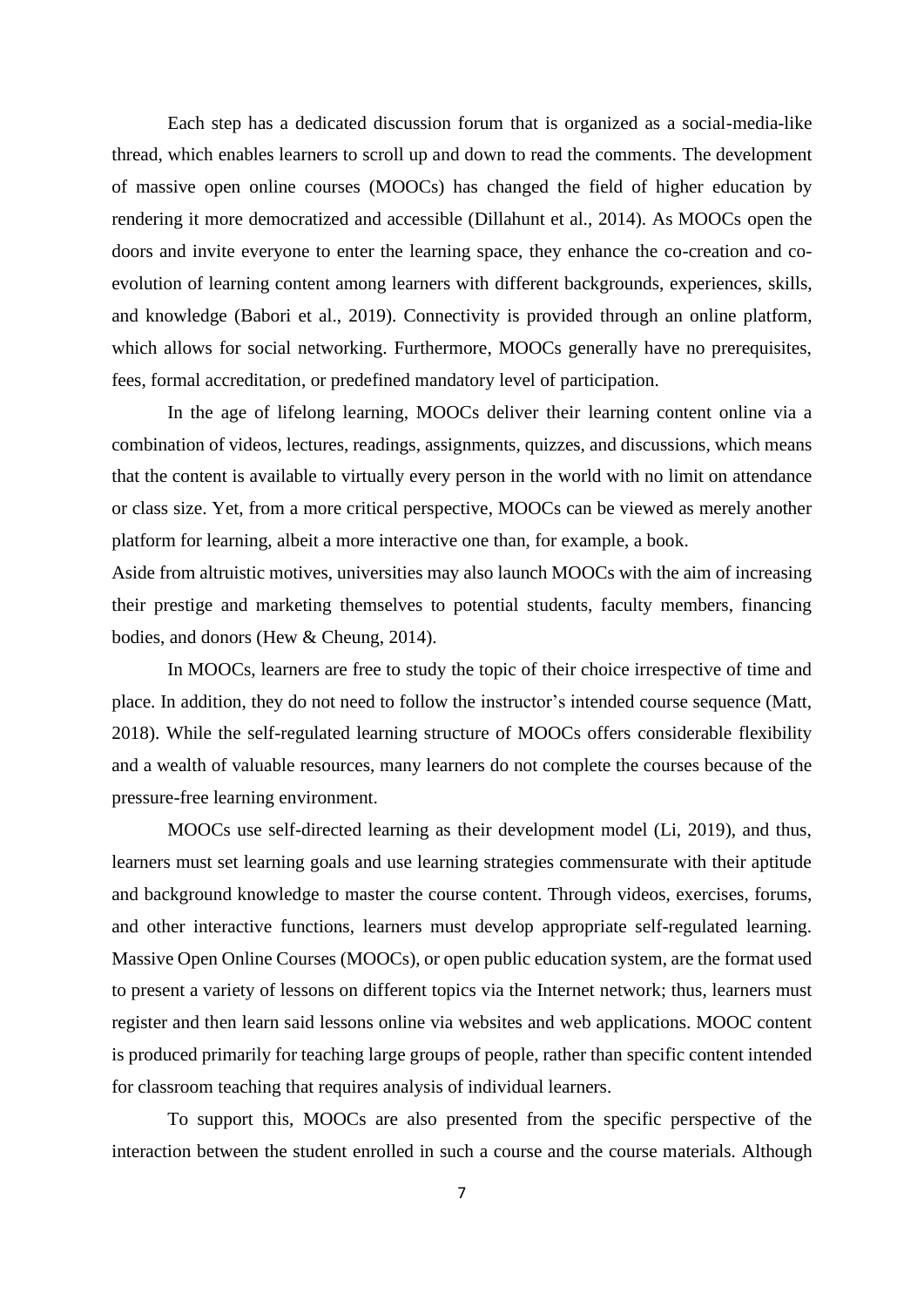MOOCs have the potential to become a major new mechanism for learning, they are still relatively unexplored and poorly understood

#### **Challenges and benefits of MOOCs**

Generally, every innovation usually has its strengths and weakness, as such, the Massive Open Online Courses (MOOCs) is faced with some challenges which may hindered the beauty the innovation has brought to mankind. Some of these challenges include:

- 1. The mediated nature of online learning is an important limitation of online courses because students may not develop "a sense of belonging" with other participants and instructors (Swan & Shih, 2005) in such an environment. Such a sense of belonging with other students could be addressed through social interactions taking place in online communities and group work.
- 2. Also, lack of time, previous bad experience, and inadequate background as biggest challenges (Shapiro et al., 2017).
- 3. Another challenge is the attitude toward MOOC and perceived behavioral control most relevant for intension to use MOOC.
- 4. During participation, learners may feel isolated with no help from instructors or other participants.
- 5. MOOCs have fundamental problems. The most well-known being the low completion rate and the lack of learning guidelines (Freitas, Morgan, & Gibson, 2015). There are varying factors attributable to low completion rates. However, studies have reported that most MOOC learners are unprepared for the extensive course content and isolated learning environment.
- 6. The problem of high attrition rates is a common one with regard to MOOCs (Khalil  $\&$ Ebner, 2014; Sunar et al., 2016) and other online courses. Previous studies suggest that the attrition rates of MOOCs are lower when learners take part in repeated and frequent interactions so as to exchange ideas, insights, and personal experiences (Breslow et al., 2013; Coetzee et al., 2014; Sunar et al., 2016). However, limited interaction appears to be a persistent and widespread challenge in relation to MOOCs and other online courses. This is because interaction does not seem to occur voluntarily in an online environment.
- 7. Most MOOC learners are unprepared for the extensive course content and isolated learning environment.
- 8. Assessment is potentially unfair. Students cannot be monitored in realtime, and there is scope to cheat on tests.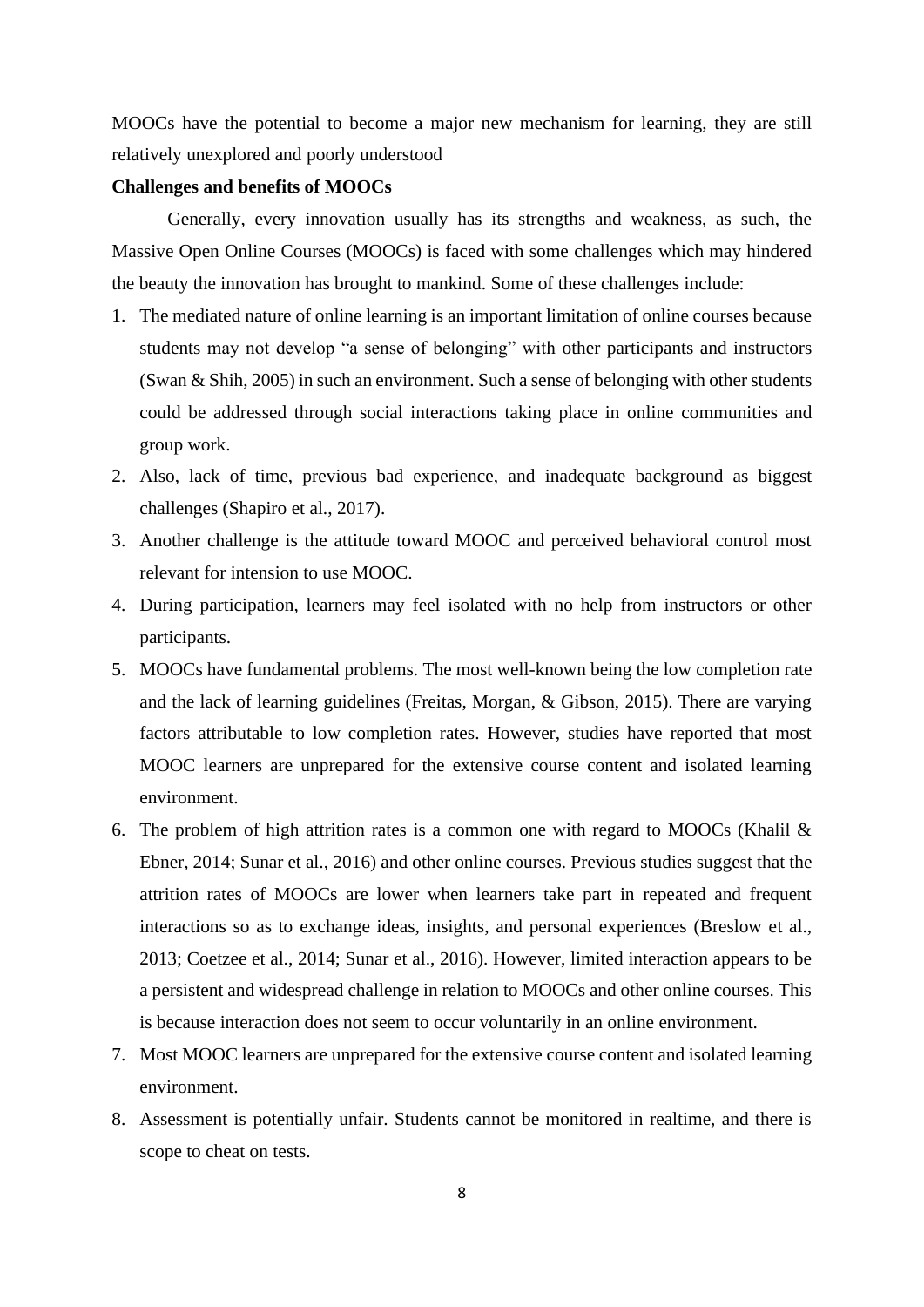- 9. Examinations do not provide clear and objective evaluations. MOOC learners are diverse, and some may have inadequate background knowledge for a course.
- 10. Effective learning feedback is lacking. Different learners absorb different content.

## **The benefits of MOOCs include:**

- It leads to online interactions and relationships between participants (Wise & Cui, 2018), which in turn may create a sense of belonging to a community.
- Learners enroll in MOOCs to extend their knowledge, broaden their skills, or to get a certificate.
- Ease of use, perceived usefulness, and self-determination influence the satisfaction with the MOOC, and thus positively influence retention.
- The courses are free of charge, open to the public, available to any person after registering to the website or platform, finally, all courses are provided fully online.
- MOOCs offer courses in all possible fields focusing on expanding knowledge, skills and attitudes.

#### **Conclusion and recommendations**

In this era of Information Communication Technology (ICTs) has changed the way activities are being undertaking the use of MOOCs in our tertiary institutions is becoming inevitable and necessary in order to give access to multiple users of learners. Massive Open Online Courses (MOOCs) as a platform for non-formal learning is nowadays a highly expanding field in global educational environment. Students have many possibilities to choose and study for free, in their own free time and also the amount of courses offered to them is extremely wide. It is the role of the educators, teachers and education consultants to make them aware of all the possibilities for their future carrier.

 On this, all librarians and library schools should embrace the use of this novel technology to increase and promote professional development of librarians across all sector.

#### **References**

- Babori, A., Zaid, A. & Fassi, H.F. (2019). Research on MOOCs in major refereed journals: The role and place of content. *The International Review of Research in Open and Distributed Learning,* 20:3, 221-247.
- Duggal, S., & Dahiya, A. (2020). Performance analysis of Indian hotels' websites on balanced score card. *International Journal of Hospitality and Tourism Systems, 10*(1), 71-86.